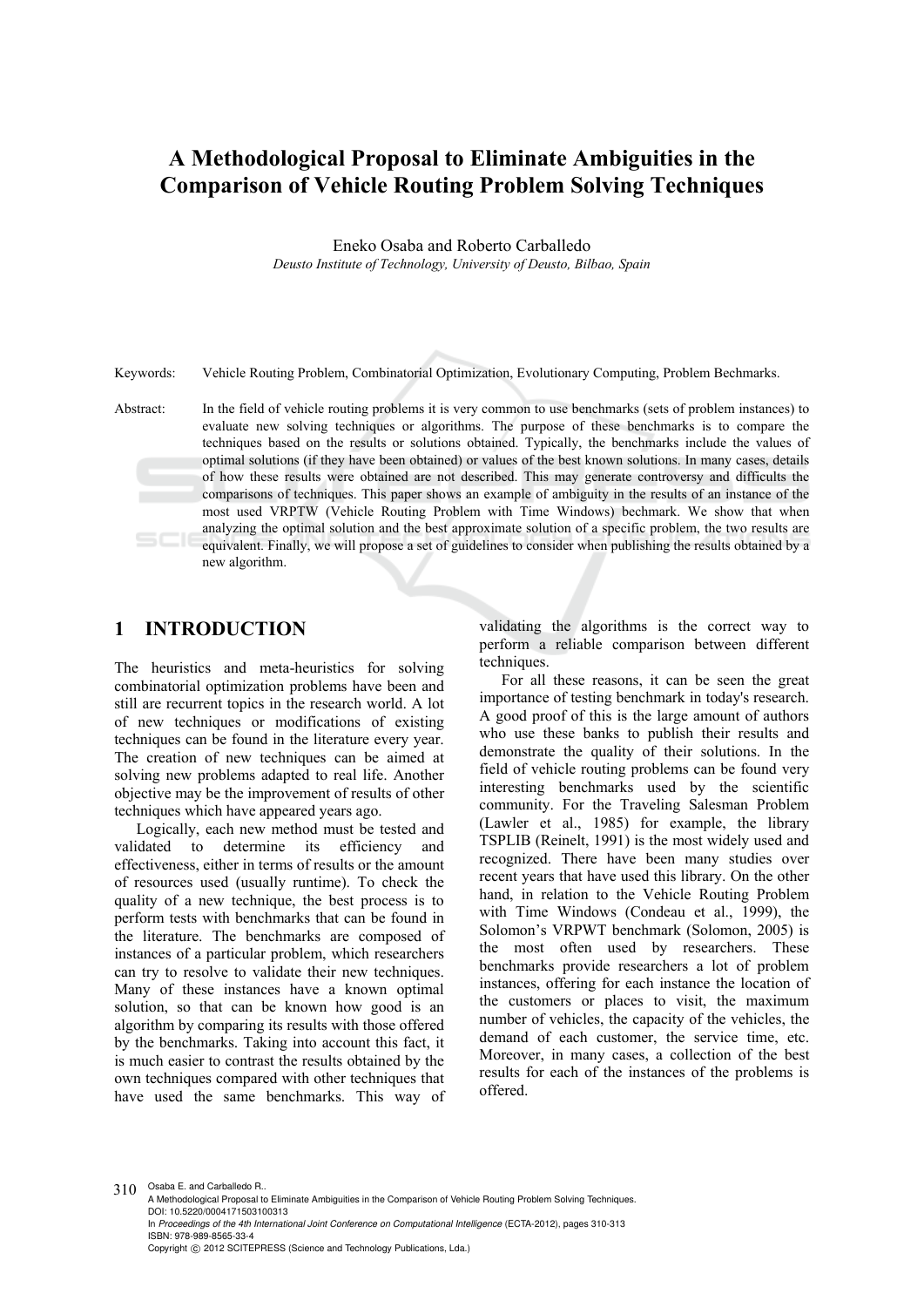The aim of this paper is to show that sometimes, the results provided as optimal solutions for these benchmarks can be ambiguous, because it is not clarified exactly the way in which these results were obtained. This fact can make that the results shown in scientific papers may not be completely accurate and may create confusion among readers and authors.

Specifically, with this article we want to demonstrate the inaccuracy of the results presented in the field of the vehicle routing problems, and more specifically in the Solomon's benchmark, in which some results are presented as optimal, when, actually, they are not. Apart from this demonstration, we are going to propose some guidelines for the presentation of results in order to avoid confusions in the future. We believe that our study may be helpful to facilitate the use of benchmarks and avoid ambiguities.

### **2 DEMOSTRATION**

To demonstrate the lack of accuracy in some benchmarks and its results in the field of vehicle routing problems, we will take as a reference the VRPTW benchmark problems of Solomon (Solomon, 2005). Specifically we will discuss the ambiguity in the results presented for one of the simplest problem instance of this benchmark: the problem identified as C101. This instance has 100 cutomers (locations) whose distribution is clustered, ie, customers are grouped geographically. Furthermore, the time constraints of these customers are quite flexible, which makes it relatively easy to solve the problem and reach the optimal solution (in terms of number of vehicles and total distance).

In the Solomon's benchmark web site (Solomon, 2005), we find that the best optimal solution for this instance has a distance of 827.30 (Kohl et. al., 1999) units (for instance kilometers). On the other hand, we can find a value of 828.94 (Rochat and Taillard, 1995) for best result obtained using a heuristic technique (figure 1 shows a graphical representation of the routes).

In both solutions, the number of routes is 10 and that number matches the number of clusters in which customers are grouped. Finally, the difference in absolute value between the two solutions is 1.64. Apparently the two solutions are different. This might suggest that to date, no heuristic technique has obtained the optimal solution for this problem. But if we analize the problem and solution techniques in depth, it can be conclude that both solutions are the

same. Therefore both of the techniques obtain the optimal solution (or rather, the best known solution). The main difference between the two solutions is the form in which each technique calculates distances between two points. Both techniques use Euclidean distances but one of them expresses the distance in integer values (optimal technique), and the other in decimal (heuristic technique). Indeed, the technique that gets the best value converts the distances between customers to work with integer values. Firstly the distances between customers are multiplied by 10 and the decimals are removed. Then computes the solution to the problem, using integer values for the Euclidean distances. And finally, the result is divided by 10. As can be seen, the justification that the solutions obtained by the two techniques is different, is due to rounding.



Figure 1: graphical representation of the routes.

To be aware of the bug that causes rounding, suppose that the distance between customer A and B is 456.654. In this case, heuristic techniques use 456.654, while the optimal techniques use an integer value of 4566. This results in the latter techniques drag a small gap which ultimately is reflected in the final solution.

To demonstrate that essentially the two solutions are equivalent we show the results obtained by twosolving techniques using the distance values with and without rounding to integer values.

The first technique used, is a technique based on the Solomon's I1 initialization heuristic (Solomon 1987) with an improvement in the validation of time windows known as time windows compatibility, introduced by Joubert (Joubert, 2003). The parameters of the I1 heuristic:  $\alpha$ 1,  $\alpha$ 2, μ and λ were respectively: 0.2, 0.8, 0.0 and 0.2; and the criterion for choosing the seed customer was: "the customer with the earliest deathline schedule".

The second technique used is a memetic algorithm, which combines a genetic algorithm with tabu search. The main characteristics of the genetic algorithm are: the Very Greedy Crossover (Julstrom,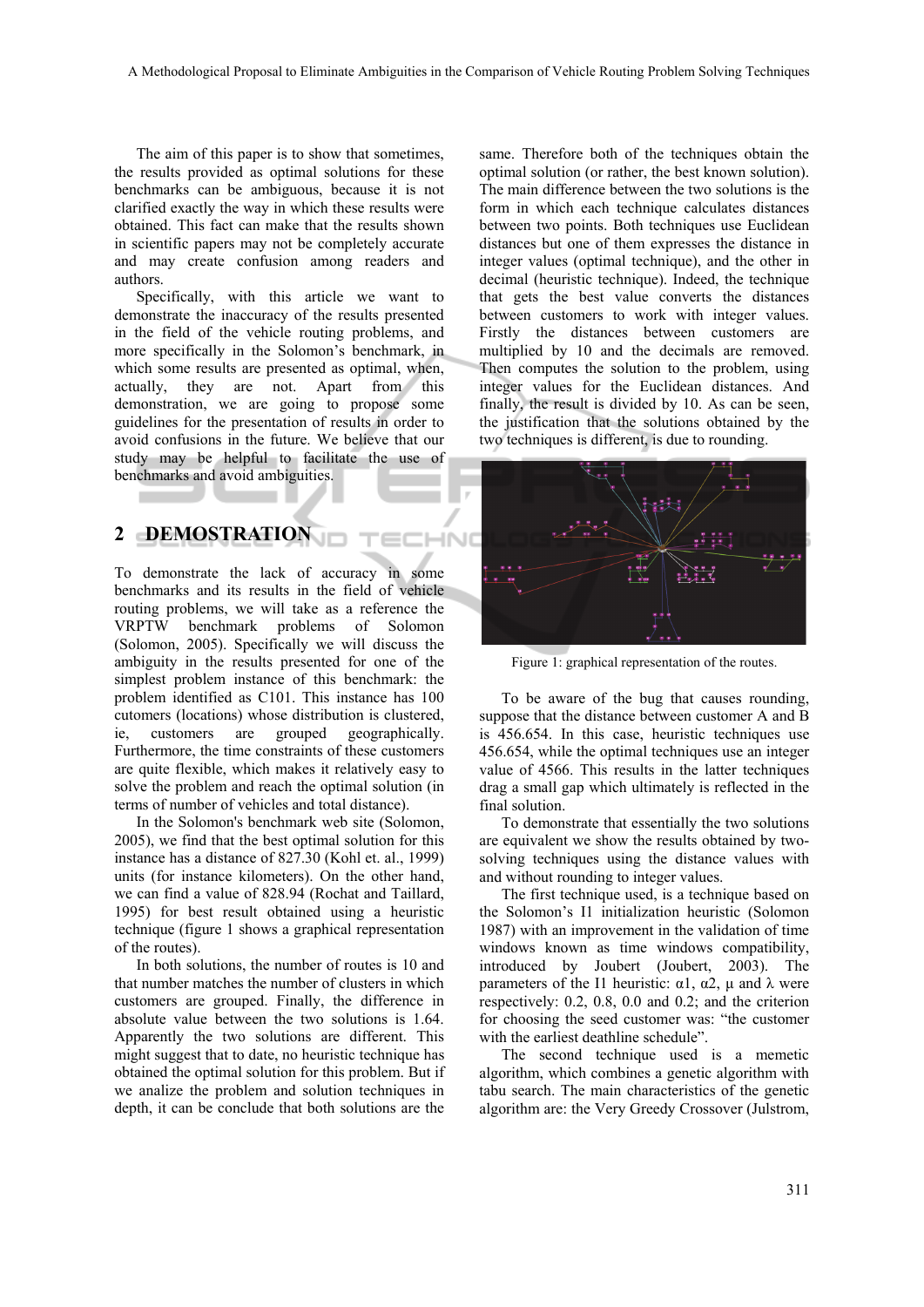1995) as crossover operator; the Exchange Mutation (Banzhaf 1990) as mutation function; and finally the selection criteria combines a 50% of the best individuals and other 50% of individual selected at random. For the Tabu algorithm the Vertex Insertion successors function (Cordeau and Laporte, 2003) with a strict tabu criterion is used. This criterion implies that the tabu list stores the nodes of the last movements. These nodes may not be the target of another movement while the are on the tabu list. The tabu list size is N/4, where N is the number of nodes of the problem instance. The implementation of the tabu search is performed on the children (created by the genetic algorithm), after applying crossover and mutation process, in order to optimize the new chromosomes (or individuals).

The first technique is designed to VRPTW problems, therefore, its application to the problem is direct C101. In the case of meta-heuristic, which is initially designed for TSP (Travelling Salesman Problem), a conversion of the original problem has been necessary. To do this, customers are grouped geographically into 10 groups, and each group has become a TSP problem. Furthermore, as discussed above, the problems have been resolved with distances in integer and decimal values. In relation to the number of executions, in both cases we have obtained the optimal solution with a single run. Table 1 shows the results obtained. Each row represents a path, and the final row shows the accumulated values. The first column represents the solution using integer values, and the second column the solution using decimal values.

| Route        | <b>Euclidean Dist.</b> | <b>Integer Dist.</b> |
|--------------|------------------------|----------------------|
| Route 1      | 646                    | 64.807               |
| Route 2      | 594                    | 59.618               |
| Route 3      | 593                    | 59.403               |
| Route 4      | 507                    | 50.804               |
| Route 5      | 759                    | 76.070               |
| Route 6      | 958                    | 95.943               |
| Route 7      | 1271                   | 127.297              |
| Route 8      | 970                    | 97.227               |
| Route 9      | 1017                   | 101.883              |
| Route 10     | 958                    | 95.885               |
| <b>TOTAL</b> | $8273/10 = 837.3$      | 828.936              |

Table 1: Results, divided by routes.

These results show how the two techniques, using different measures of distance, can find two different solutions, when the solutions ares really the same. In the appendix of this paper the composition and the order of customers for each of the routes can be found.

### **3 CONCLUSIONS**

With this paper we have demonstrated the ambiguity and confusion that can generate a lack of accuracy in the benchmarks. This inaccuracy leads to the existence of papers that ensures that the optimal solution for the instance C101 of the Solomon benchmark is 827.3 (Desrochers et al., 1992), while other studies assure that the best solution is 828.94 (Lau, Sim and Teo, 2003). Apart from these, there are papers which even mix both solutions, making unreliable the results shown (Chen and Ting, 2005). This is because they compare their solutions with decimal distances, with solutions that have used integer values.

With all this, we propose that the benchmarks should have a greater level of detail, explaining what pattern of distances has been used for each of the solutions presented. Failing that, it would be a good alternative the addition of a section which provides the optimal solutions in its entirety, showing the compositions of each of the routes and its distances, as we do in this paper.

In case of problems with more than one objective to minimize, it would be interesting to show the optimization criteria used, and therefore, the objective function.

Finally, another point that would improve the quality of the benchmarks could be the generation of an extra section to display the optimal execution times, or just mention the time ranges in which the execution of an algorithm could move to consider it a good run time. All this, of course, subject to the computer from which it is executed, a fact that should also be taken into account. Details of the issues to be taken into account when comparing results obtained by different algorithms can be found in the work presented by Bräysy and Gendreau (Bräysy and Gendreau, 2005).

## **REFERENCES**

- Banzhaf, W., 1990. The "Molecular" Traveling Salesman. *Biological Cybernetics* 64: 7–14.
- Bräysy O. and Gendreau, M., 2005. Vehicle routing problem with time windows, Part I: Route construction and local search algorithms. *INFORMS Transportation Science*, no. 39, pp. 104-118.
- Chen, C. H., Ting, C. J., 2005. A hybrid ant colony system for vehicle routing problem with time windows. *Journal of the Eastern Asia Society for Transportation Studies*, 6: 2822-2836.
- Condeau, F., Desaulniers, G., Desrosiers, J., Solomon, M., Soumis, F., 1999. The VRP with time windows.